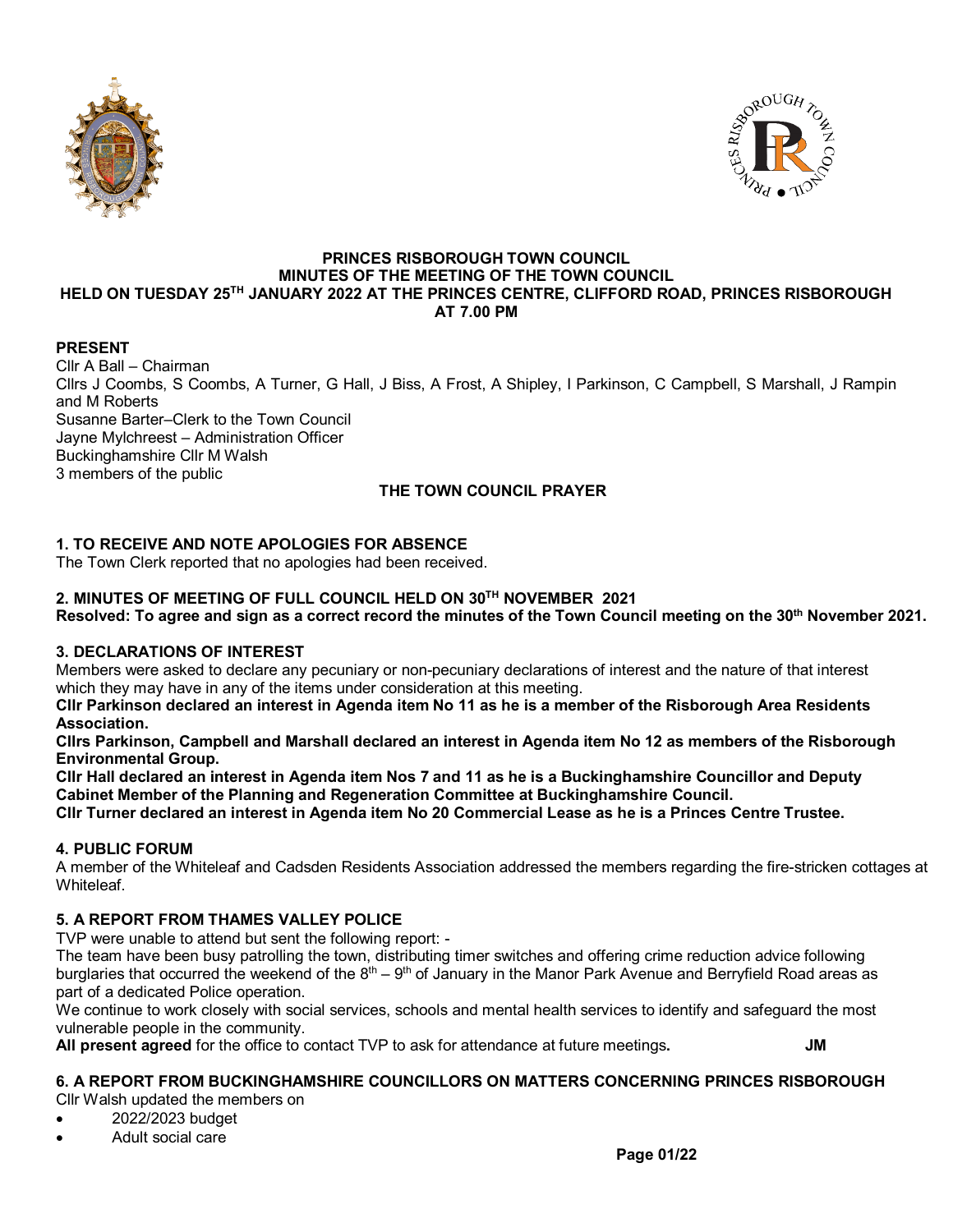- Community Boards budgets
- Cabinet Minister for Transport visit

Cllr Hall reported on the resurfacing on Picts Lane and Fairway.

## **7. CORRESPONDENCE**

An email has been received regarding an RAC campaign

A resident requests that the Town Council support an RAC campaign to combat the common nuisance of engine idling at schools by declaring clean air zones.

**All present agreed** to reply that this is a school's initiative and that Chairman Cllr Ball is due to meet the Head of Princes Risborough School to discuss this and other issues. **JM**

## A request has been received regarding a memorial bench

A request has been received to donate a memorial bench in memory of a resident.

**All present agreed** to approve the request and for the bench to replace the one in disrepair in St Dunstan's Park. **JM**

An invitation to join the Friends of the Ridgeway has been received.

The invitation is at a cost of £15 per year.

**All present agreed** not to accept the invitation as the cost is not included in the Town Council budget.

A hirer of the Brushwood Suite has requested a discount

A potential regular hirer of the Brushwood Suite has requested a discount for block bookings.

Cllr Parkinson proposed to invoice the hirer for the complete cost to be paid in advance in April 2022 with a 10% discount. Seconded by Cllr Hall.

## **Resolved: To invoice the hirer for the complete cost to be paid in advance in April 2022 with a 10% discount. TC**

## **Cllr Hall declared an interest and took no part in the discussion or vote.**

A request to use the Market House free of charge has been received from Buckinghamshire Council **All present agreed** to offer the use of the Town Council meeting room free of charge as an alternative. **TC** 

## **8. COUNCIL COMMITTEES HELD**

Planning Committee 7<sup>th</sup> December 2021, 12<sup>th</sup> January 2022 (draft) Town Committee 7<sup>th</sup> December 2021 (draft) Finance Committee 23<sup>rd</sup> November 2021, 20<sup>th</sup> December 2021 (draft) Finance Estimates Committee 12<sup>th</sup> January 2022 (draft) **Resolved: The Committee minutes listed above be received and noted.**

# **9. PRECEPT FOR THE FINANCIAL YEAR 2022/2023**

Draft budget and precept papers for 2022/2023 had been circulated to the members prior to the meeting. The Chairman of the Finance Committee Cllr S Coombs explained that a precept increase of £ 3.8% was being sought for 2022/23 and proposed that the Council approve the Finance Committee recommendation for the budget and a request for a precept of £407,000. Cllr Hall seconded the proposal. A vote was taken and **all present agreed.** 

# **Resolved: To approve the budget (Appendix 1) and request a precept of £407,000 SB**

# **10. NORTH WEST CHILTERNS COMMUNITY BOARD (BC)APPLICATIONS**

a**)** Funding from the NWCCB (BC) for a marketing and communications strategy Cllr Rampin proposed to make an application for funding for a marketing and communications strategy. Seconded by Cllr Frost.

**Resolved: To make an application for funding for a marketing and communications strategy. JR**

b) Funding from the NWCCB (BC) for a feasibility study on a Renewable Energy project at the Wades Centre and investigating the financing option for such a project

Cllr S Marshall proposed to make an application for funding of £490 for a feasibility study on a Renewable Energy project at the Wades Centre and investigating the financing option for such a project Seconded by Cllr Campbell.

#### **Resolved: To make an application for funding for a Renewable Energy project at the Wades Centre and investigating the financing option for such a project. SM**

 **Page 02/22**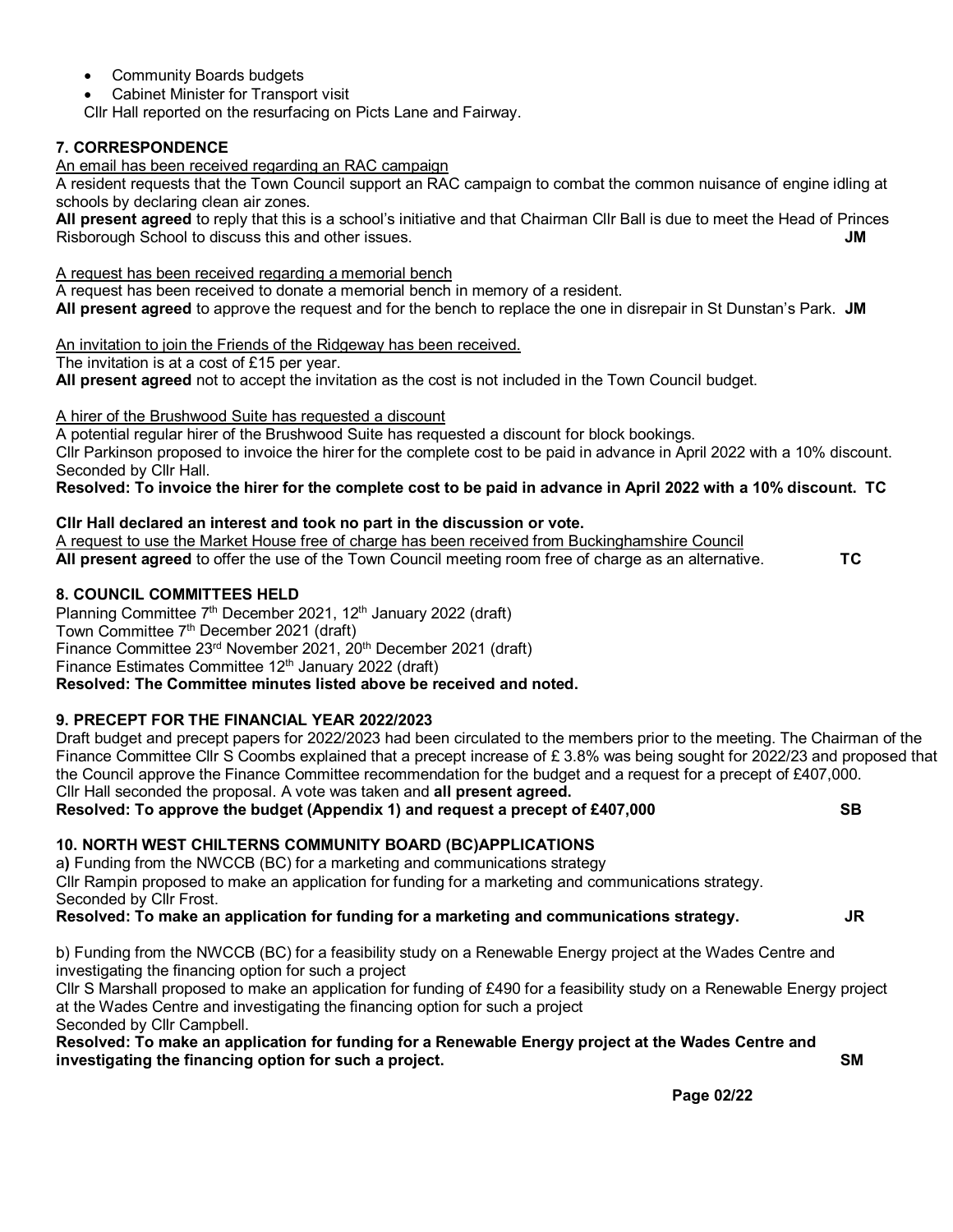#### **Cllr Hall declared an interest and took no part in the discussion or vote. 11. PRINCES RISBOROUGH SOUTHERN ROAD LINK**

a) Cllr Parkinson proposed to recommend to the unitary council that a planning enquiry is carried out as part of the process.

Seconded by Cllr Rampin.

A vote was taken with 4 votes in favour, 5 votes against and 3 abstentions, therefore the motion failed.

b) Cllr Parkinson proposed to invite the planning officials to make a presentation to the public on the proposal when the full plan is being submitted.

Seconded by Cllr Campbell.

**Resolved:** To invite the planning officials to make a presentation to the public on the proposal when the full plan is being submitted. **It was further agreed** for the existing plan to be placed on the Town Council website with a link if possible and for an article in the next issue of Crosstalk.

# **12. TREE PLANTING IN PRINCES RISBOROUGH**

a) Cllr Campbell proposed the following locations in view of the feedback from Crosstalk.

**All present agreed** to defer this agenda item to the Environmental and Climate Change Task & Finish Group for discussion and a recommendation to the next Town Council meeting.

b) Tree planting as part of the Queens Green Canopy

**All present agreed** to defer this agenda item to the Environmental and Climate Change Task & Finish Group for discussion and a recommendation to the next Town Council meeting.

## **13. RISBOROUGH VOLUNTEER TEAM**

Cllr Marshall proposed to investigate funding for a Risborough Volunteer Team. Seconded by Cllr Frost **All present agreed** for the office to ascertain costs for online training. **CH/SM/AF**

# **14. TOWN SIGNAGE**

Cllr Rampin withdrew this agenda item.

## **15. TOWN COUNCIL MEETINGS**

Cllr Parkinson proposed to hold Full Town Council meetings each month except in December. Seconded by Cllr Ball.

**Resolved**: **To hold Full Town Council meetings each month except in December.**

## **16. GREEN SPACE DEVOLUTION**

Cllr Ball proposed to sign the Agreement of Variation for the Green Space devolution as agreed by the Town Council in March 2021.

Seconded by Cllr Turner.

**Resolved**: **To sign the Agreement of Variation for the Green Space devolution as agreed by the Town Council in March 2021. SB**

## **17. E SCOOTERS**

Cllr Frost reported that the scooters appear not to be maintained on a daily basis. **All present agreed** for the office to write to Buckinghamshire Council to report the issue. **JM**

## 18. **RISBOROUGH BASKET**

Cllr J Coombs proposed to approve the recommendation from the Risborough Basket Directors to dissolve the Community Interest Company.

Seconded by Cllr Turner.

## **Resolved: To approve the recommendation from the Risborough Basket Directors to dissolve the Community Interest Company.**

# **19. FUTURE AGENDA ITEMS**

To appoint the Internal Auditor.

To discuss and decide on the recipients for the Citizens Awards.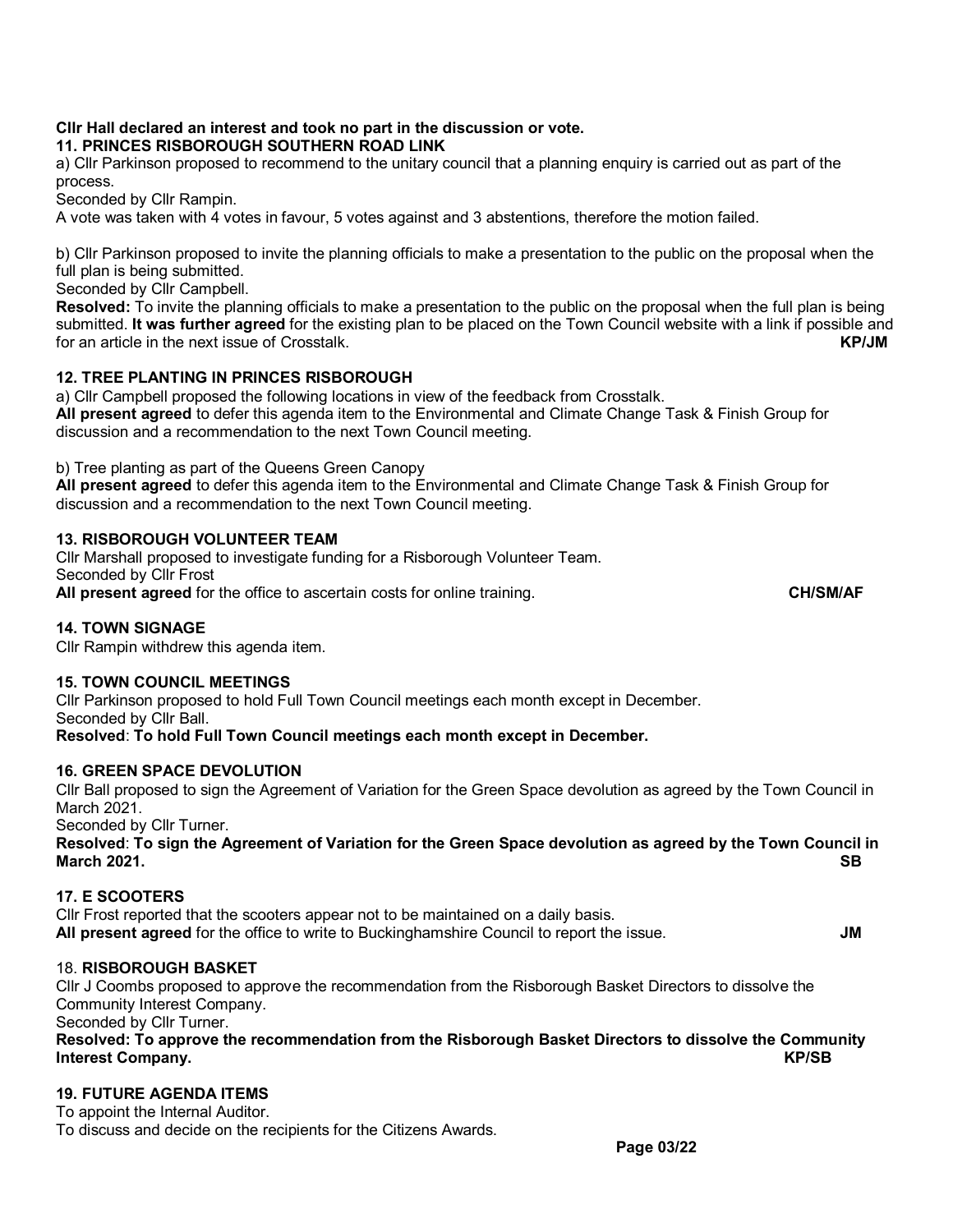#### **20. TO PASS A RESOLUTION TO EXCLUDE THE PUBLIC AND PRESS IN ACCORDANCE WITH SECTION 1(2) OF THE PUBLIC BODIES (ADMISSION TO MEETINGS) ACT 1960 TO DISCUSS AND DECIDE ON A GOOD CITIZENS AWARD IN MEMORY OF THE LATE BUCKINGHAMSHIRE COUNCILLOR BILL BENDYSHE- BROWN AND TO DISCUSS A COMMERCIAL LEASE.**

Cllr J Coombs proposed to pass a resolution to exclude the public and press in accordance with section 1(2) of the public bodies (admission to meetings) act 1960.

Seconded by Cllr S Coombs.

**Resolved**: **in accordance with section 1 (2) of the Public Bodies (Admission to Meetings) Act 1960, the public be excluded on the grounds of the confidential nature of the business about to be transacted which involves the likely disclosure of exempt information.**

#### Good Citizens Award

Cllr Campbell proposed that an Award be given in memory of the late Buckinghamshire Cllr Bendyshe-Brown with funds from a disbanded organisation.

**All present agreed** for Cllr Campbell to contact local schools and Business Groups which would be more appropriate to give an award as the Town Council already has a Citizen Award they present.

#### **Cllr Turner declared an interest and took no part in the discussion or vote.**

Commercial Lease

Cllr Ball proposed to extend the commercial lease for the office space from the Princes Centre for a further year at the increased rate.

Seconded by Cllr J Coombs.

**Resolved: To extend the commercial lease for the office space from the Princes Centre for a further year at the increases rate. SB**

#### Quote for servicing of the Kubota

Cllr J Coombs proposed to approve a specialist quotation at  $E$  663.30 + vat. to service the Kubota Seconded by Cllr Hall.

#### **Resolved: to approve a specialist quotation at £ 663.30 + vat. to service the Kubota** KP

#### **21. DATE OF NEXT MEETING.**

The next meeting of the Town Council will take place on Tuesday 22<sup>nd</sup> February 2021 at 7pm. to be held at The Princes Centre, Clifford Road, Princes Risborough. The Meeting closed at 9.06 pm.

**Chairman................................................... Date...................................... Page 04/22**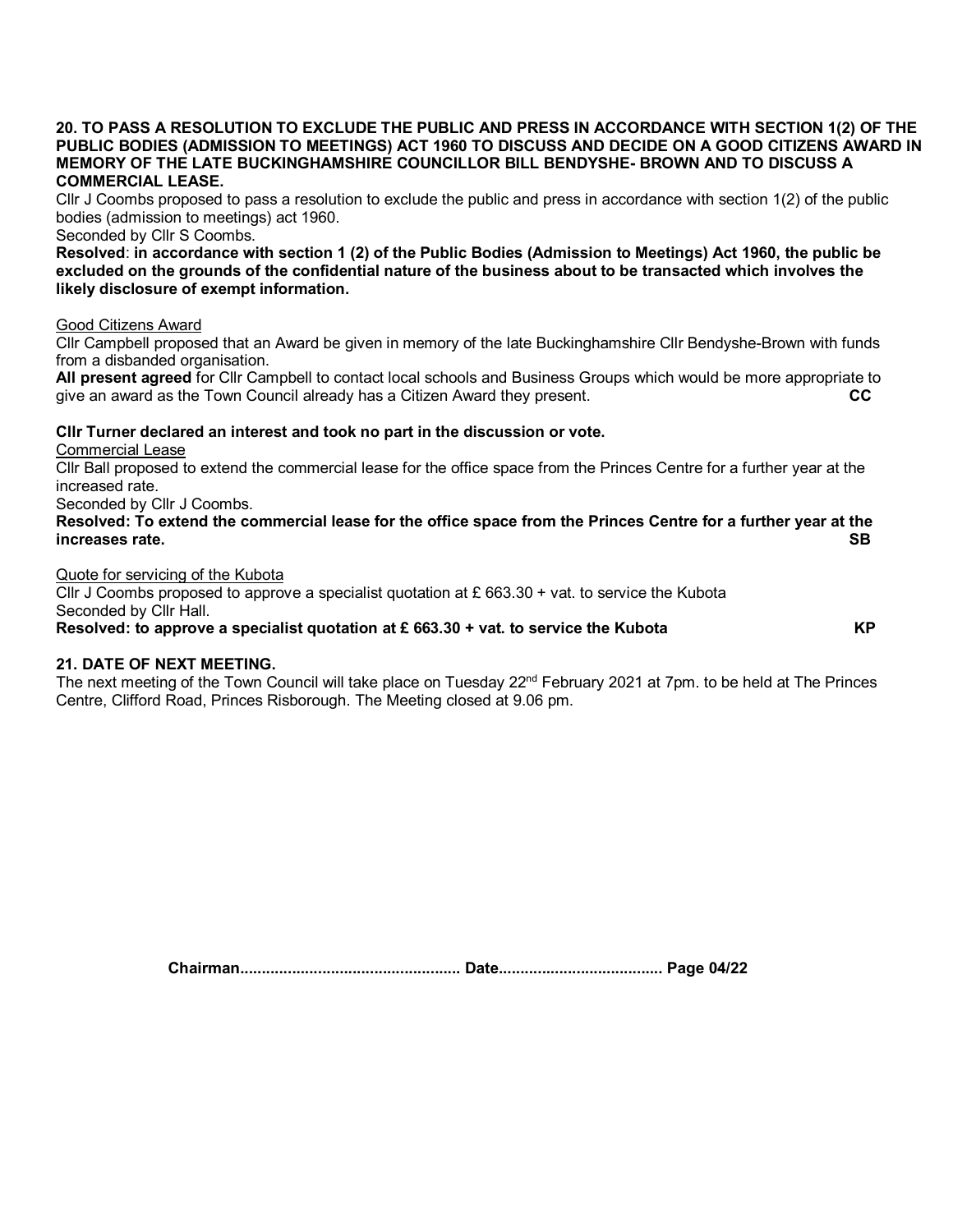|                                                        | <b>Actual</b><br>2020/2021 | 2021/22<br><b>Budget</b> | <b>Actual to</b><br>30/9/21 | <b>ESTIMATE</b><br>to<br>31/03/22 | <b>Total</b><br><b>Estimate</b><br>2021/22 | <b>Proposed</b><br><b>Budget</b><br>2022/23 |
|--------------------------------------------------------|----------------------------|--------------------------|-----------------------------|-----------------------------------|--------------------------------------------|---------------------------------------------|
|                                                        |                            |                          |                             |                                   |                                            |                                             |
| <b>Admin &amp; Human Resources</b>                     | 128990                     | 135195                   | 65165                       | 68481                             | 133646                                     | 153005                                      |
| <b>Civic &amp; Democratic Services</b>                 | 5059                       | 5150                     | 1635                        | 3035                              | 4670                                       | 5350                                        |
| Town                                                   | 202602                     | 221592                   | 121353                      | 89198                             | 210551                                     | 260725                                      |
| <b>Commercial Services</b>                             | 106870                     | 69417                    | 32177                       | 30969                             | 63146                                      | 150056                                      |
| Economic Regen                                         | 37134                      | 0                        | $\mathbf 0$                 | 0                                 | 0                                          | 0                                           |
| Market                                                 | 513                        | 3750                     | 0                           | 900                               | 900                                        | 3750                                        |
| <b>Events &amp; Public Relations</b>                   | 34472                      | 40770                    | 11102                       | 21007                             | 32109                                      | 53176                                       |
| Grants & Subs                                          | 12916                      | 10460                    | 8148                        | 1437                              | 9585                                       | 10860                                       |
| <b>Sub Total</b>                                       | 528556                     | 486334                   | 239580                      | 215027                            | 454607                                     | 636922                                      |
| <b>Capital Projects</b>                                |                            |                          |                             |                                   |                                            |                                             |
| <b>Legal/Planning Costs</b>                            | 6                          | 2500                     | $\pmb{0}$                   | 2500                              | 2500                                       | 2500                                        |
| Community Centre extension/refurb                      | 547436                     | 0                        | 0                           | $\mathbf{0}$                      | 0                                          | 0                                           |
| <b>Trees</b>                                           | 5246                       | 10000                    | 580                         | 1000                              | 1580                                       | 0                                           |
| Resurfacing Basketball court                           | 19979                      | 0                        | 0                           | 0                                 | 0                                          | $\mathbf 0$                                 |
| New Mower/Equipment                                    | 12866                      | 0                        | 0                           | $\mathbf 0$                       | 0                                          | $\pmb{0}$                                   |
| S106 Environmental                                     | 365                        | 0                        | 0                           |                                   | 0                                          | 0                                           |
| <b>RCC Boiler</b>                                      | 11000                      | 0                        | 0                           | 0                                 | 0                                          | $\mathbf 0$                                 |
| <b>Covid Response</b>                                  | 4375                       | 0                        | $\mathbf 0$                 | $\mathbf 0$                       | 0                                          | $\pmb{0}$                                   |
| Office Furniture/exten                                 | 4413                       | 0                        | 0                           | $\mathbf 0$                       | $\mathbf 0$                                | $\mathbf 0$                                 |
| Fencing/trees SMG                                      | 0                          | 1200                     | 0                           | 1200                              | 1200                                       | $\mathbf 0$                                 |
| <b>Sub Total</b>                                       | 605686                     | 13700                    | 580                         | 4700                              | 5280                                       | 2500                                        |
| EMR Damage deposits held                               |                            |                          |                             |                                   |                                            | 4000                                        |
| Earmarked Reserve (WDC funding)                        |                            | 26252                    |                             | 26252                             | 26252                                      | 0                                           |
| Earmarked Reserve( Election Expenses)                  | $\mathbf 0$                | 12000                    | 0                           | 9014                              | 9014                                       | 3000                                        |
| Earmarked Reserve (CIL)                                |                            | 73731                    | 32300                       | 6720                              | 39020                                      | 5313                                        |
| Earmarked Reserve (Contingencies)                      |                            | 50000                    | 0                           | $\pmb{0}$                         | 0                                          | 25000                                       |
| Earmarked Reserve (Legal Planning)                     |                            | 2500                     | 2500                        | 0                                 | 2500                                       | 2500                                        |
| Earmarked Reserve (Community Centre)                   |                            | 121916                   | 100394                      | 7205                              | 107599                                     | 23582                                       |
| Earmarked Reserve (Wades Centre Manager)               |                            | 30000                    | 335                         | 800                               | 1135                                       | 0                                           |
| Earmarked Reserve (39 High Street)                     |                            | 49956                    | 47420                       | 0                                 | 47420                                      | 7536                                        |
| Earmarked Reserve (Maintenance Personnel<br>Costs)     |                            | 8000                     | 2248                        | 5752                              | 8000                                       | 0                                           |
| Earmarked Reserve (kerbing stones)                     |                            | 995                      |                             | 995                               | 995                                        | 0                                           |
| Earmarked ReserveS106 Open<br>spaces(community garden) |                            | 3939                     | 3385                        | 554                               | 3939                                       | 0                                           |
| Earmarked Reserves (Trees)                             |                            |                          |                             |                                   |                                            | 5000                                        |
| Earmarked Reserve(Heritage Trail)                      |                            | 9749                     | 4950                        | 4725                              | 9675                                       | 0                                           |
| Earmarked Reserve S106 (Heritage Trail)                |                            | 5772                     | 100                         | 1500                              | 1600                                       | 0                                           |
| Earmarked Reserve (Civ/Dem)                            |                            | 225                      | 0                           | 225                               | 225                                        | 0                                           |